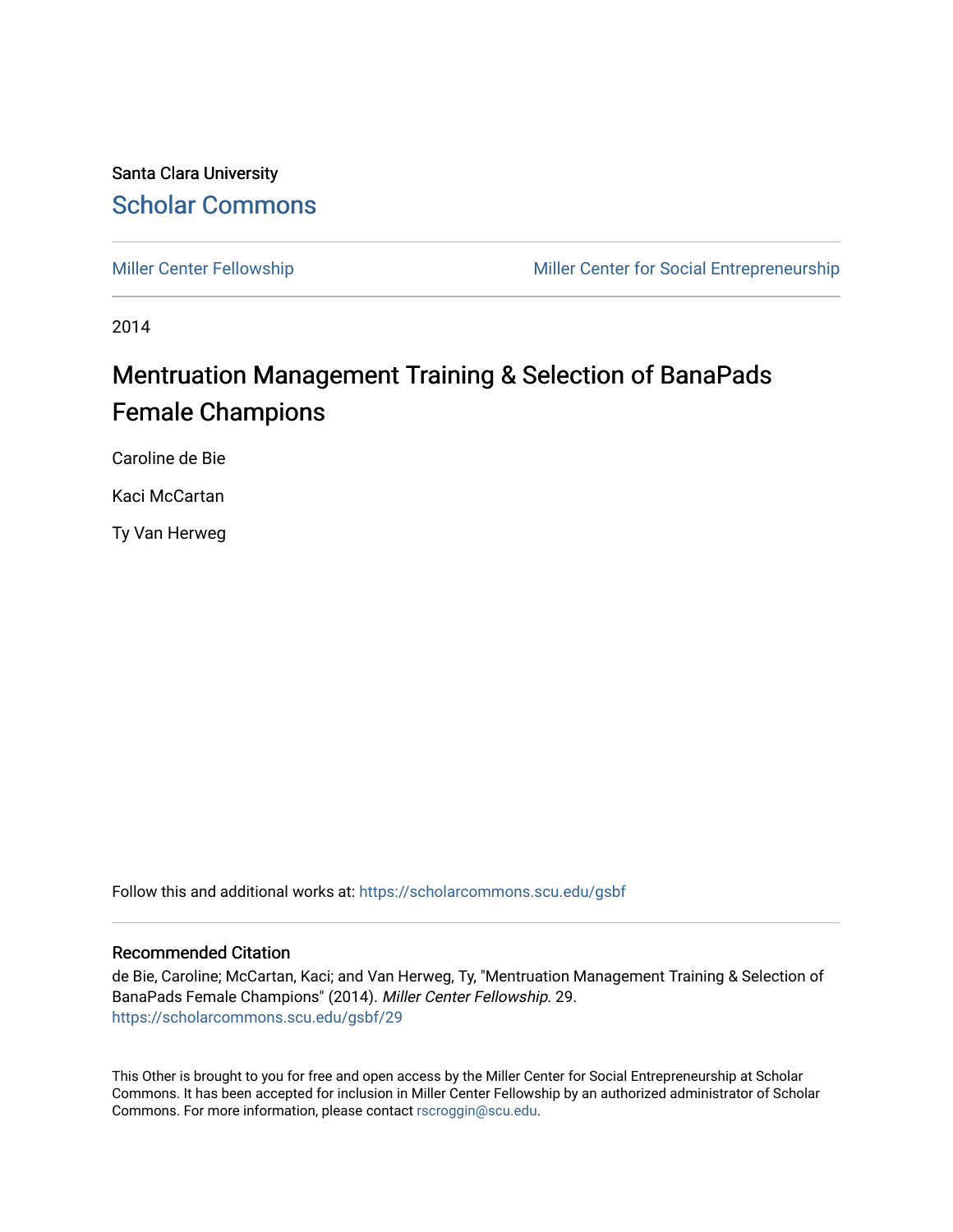

### **Menstruation Management Training &**

## **Selection of BanaPads Female Champions**



### **Facilitators Manual**

# **2015**

www.banapads.org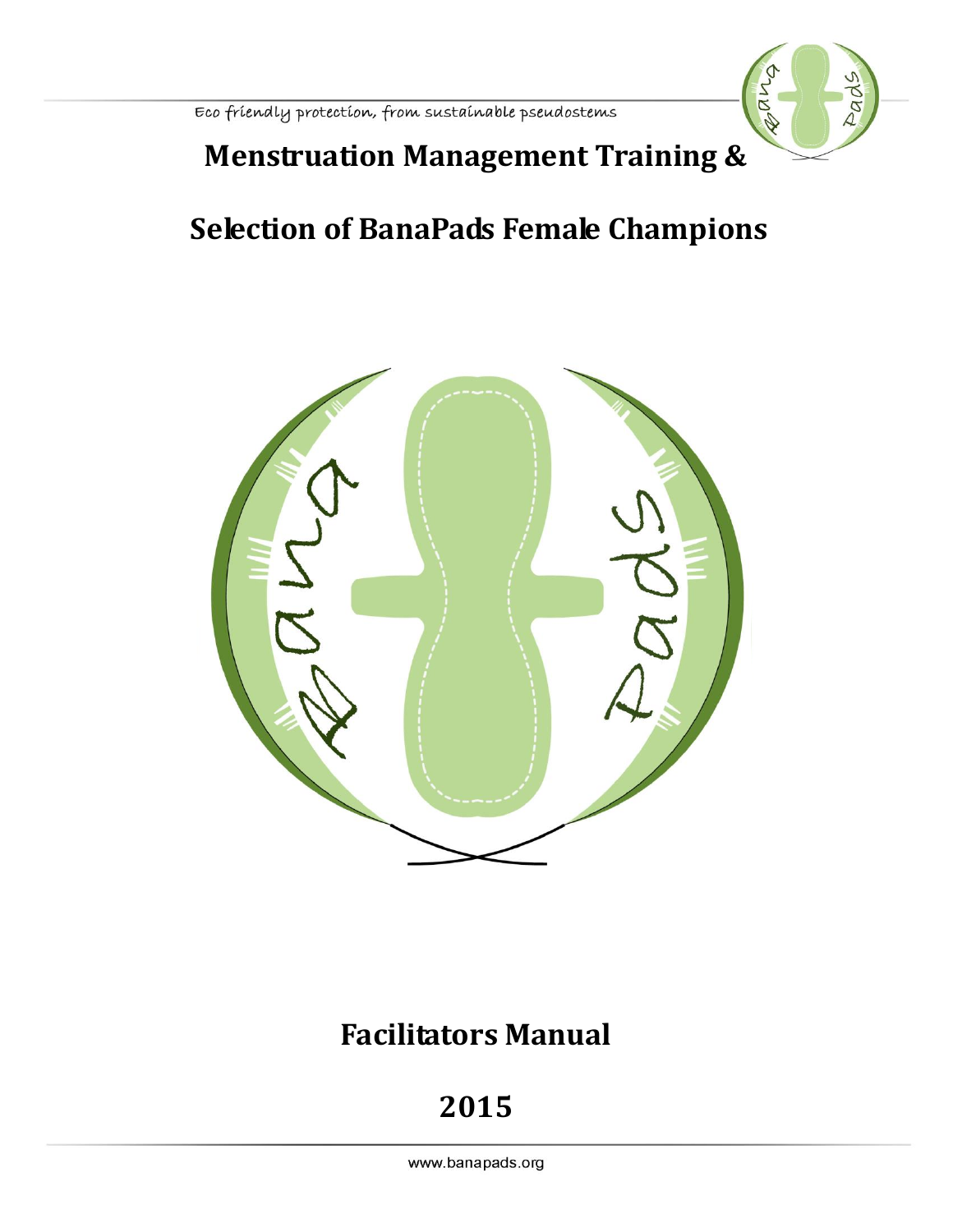

### **Introduction**

**Prayer**

**National Anthem**

#### **Introduction**

**Brief about the workshop/meeting:** This workshop is a dialogue session with women and girls about menstruation management. The discussion will focus on challenges related to menstruation, how girls cope with menstruation related challenges, and desired support for girls and women to help them cope with menstruation related challenges.

#### **Participants Expectations**

#### **Workshop Objectives**

- 1. To build the capacity of girls and young women to manage menstruation related challenges.
- 2. To advocate for creation of an enabling environment at home to manage menstruation related challenges.
- 3. Identify and select BanaPads female champions to train more community members on menstruation management and market and sell BanaPads sanitary pads.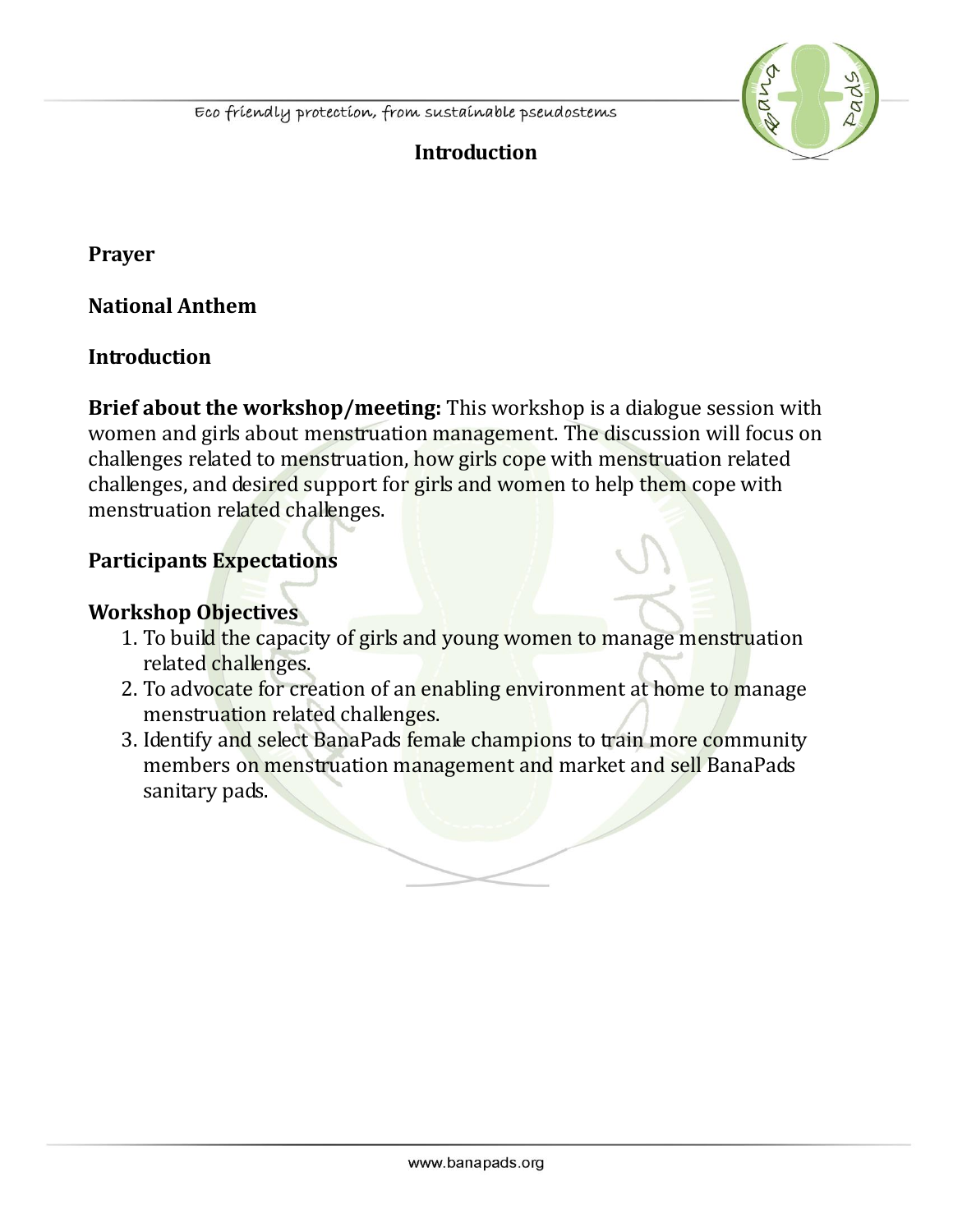

#### **Participant definition of menstruation:** What is menstruation?

**Menstruation** or **Menstrual Period** is the monthly shedding of the uterine lining releasing blood and tissues from the uterus through the vagina. The contraction of the uterine muscles is what causes menstrual cramps. All girls and women of reproductive age (between puberty and menopause) should have menstrual periods except during pregnancy.

Things to note about menstruation:

- $\triangle$  Girls do start their periods at different ages. Some girls start their periods as early as 10 years old, others may reach 15 years of age without starting their periods. However if a girl has not started her period by 17 years, she needs to visit a doctor.
- $\triangle$  Girls may have periods starting on different days of the months.
- Some girls have "light" periods and others have "heavy" periods**.**
- $\triangle$  Some girls have short periods lasting for 3 days and others have long periods lasting even up to a week. However if your period lasts for more than a week, you need to see a health care provider.
- $\triangle$  Some girls have very painful periods while others mild pain and others have painless periods.

**Participant views on the importance of menstrual health education:** Why is it important for girls to understand menstruation?

Girls need to be educated about menstruation so that they:

- $\triangle$  Appreciate that menstruation is a normal process experienced by all women of reproductive age. Girls can be proud about menstruation and talk about it freely since it shows they are healthy.
- $\triangle$  Are able to manage menstrual periods and the physical and emotional changes which occur during the menstrual cycle.
- $\triangle$  Can keep track of when their next periods are due so that they make enough preparations and are not caught by surprise.
- $\triangle$  Can keep proper hygiene during their menses to avoid fungal and bacterial infections.
- $\triangle$  Can prevent unintended pregnancy by not having unprotected sexual intercourse during the days they are most likely to get pregnant (fertile days) days in case they are sexually active.
- $\triangle$  Can educate their peers and younger girls about proper hygiene during their periods and how to manage the physical and emotional changes during the menstrual cycle.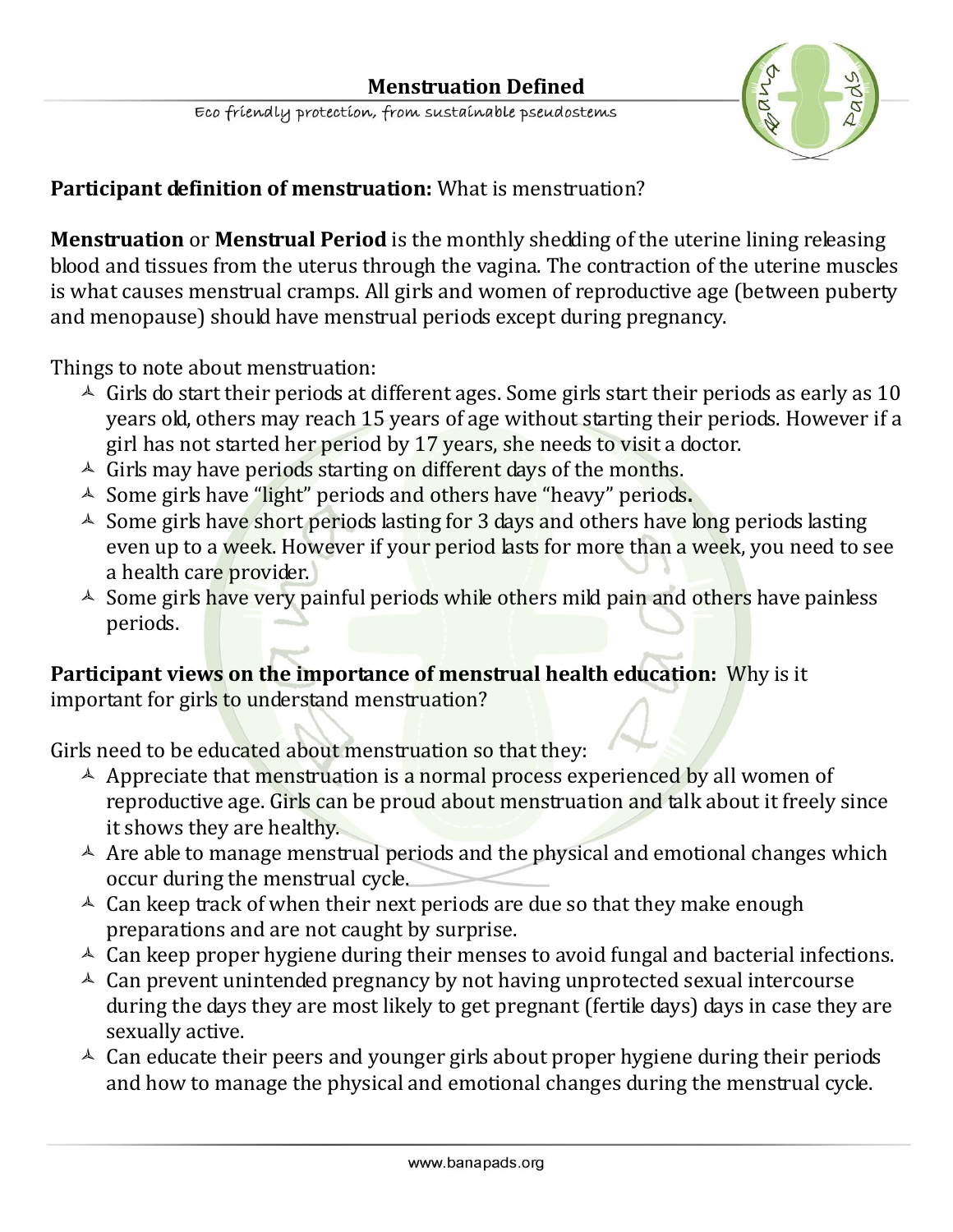

- 1. What menstrual challenges do females face?
- 2. How do these menstrual challenges affect women's lives?
- 3. What materials do women use during menstruation? What are the challenges related to the materials mentioned?
- 4. What kind of support do your parents/husbands give you during menstruation?
- 5. What additional support would you want your parents/husbands to give you to manage menstrual challenges?
- 6. What myths do people in this community hold about menstruation?

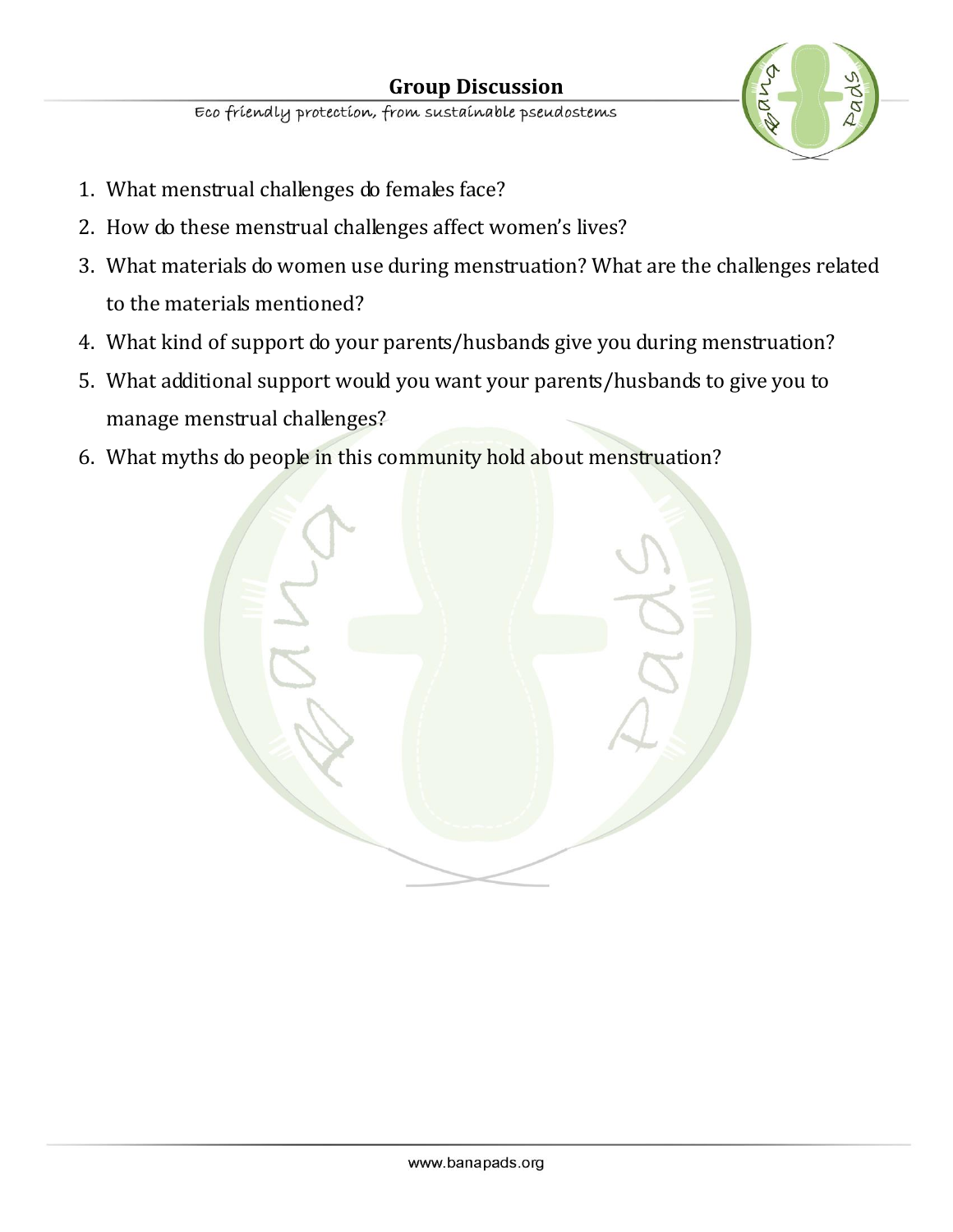**Coping with Menstrual Challenges**<br>Eco friendly protection, from sustainable pseudostems



| <b>Challenge</b>                               | Coping with the challenge                                                                                                                                                                                                                     |
|------------------------------------------------|-----------------------------------------------------------------------------------------------------------------------------------------------------------------------------------------------------------------------------------------------|
| Menstrual pain                                 | Place a hot water bottle wrapped in a towel on the area<br>of pain or take a warm bath, take a pain killer like<br>Panadol, get plenty of exercise, and avoid caffeinated<br>drinks like tea, coffee and soda.                                |
| Weakness                                       | Eat a variety of fruits and vegetables and drink plenty of<br>water.                                                                                                                                                                          |
| <b>Dizziness</b>                               | Drink a lot of water and eat green vegetables to<br>replenish lost nutrients. If you are extremely dizzy, see<br>a health worker.                                                                                                             |
| Lack of knowledge about<br>menstruation        | Talk to a trusted adult (parent, teacher, health worker,<br>aunt) or join a community health club. Consult your<br>senior woman teacher or a health worker to learn<br>about what is happening in your body and how to<br>manage your period. |
| Lack of sanitary materials                     | Talk to parents/husbands about buying you pads, soap,<br>water and painkillers.                                                                                                                                                               |
| Bacterial infections, bad smell                | Keep proper menstrual hygiene by bathing yourself<br>often and changing pads every few hours.                                                                                                                                                 |
| Unexpected period                              | Keep track of your menstrual cycle and always carry<br>one or more sanitary pads with you.                                                                                                                                                    |
| Reaching age 16 and not yet<br>menstruating    | Visit a doctor.                                                                                                                                                                                                                               |
| Heavy/long periods lasting more<br>than 7 days | Visit a doctor.                                                                                                                                                                                                                               |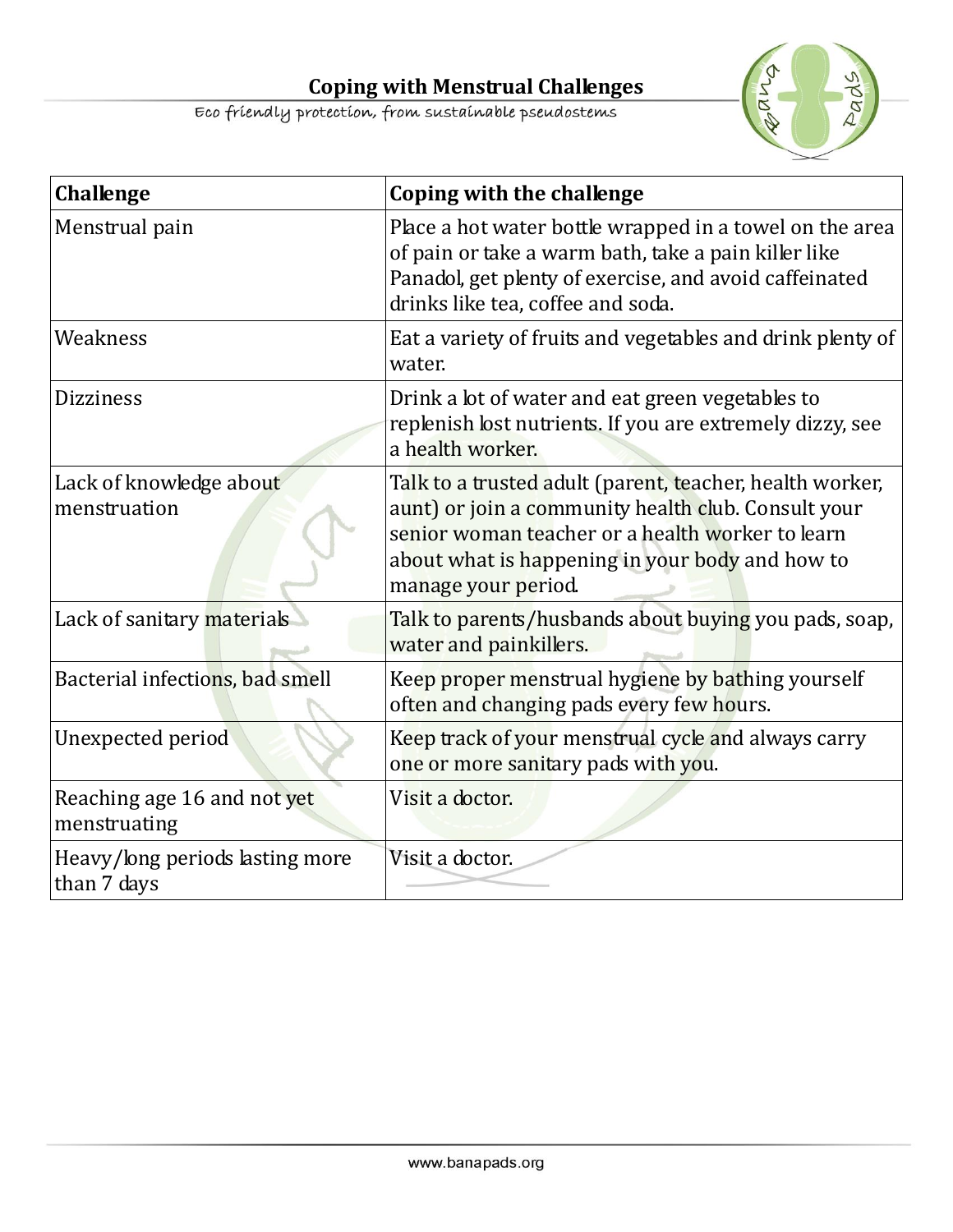

#### **Menstruation Management**

Menstruation management involves managing menstrual flow to prevent menstrual blood from soiling the clothes, maintaining proper hygiene during menstruation, knowledge about sanitary pads and materials and ability to handle all menstruation related challenges.

Different women use different materials during menstruation.

**Participant ideas of menstrual hygiene:** What sort of materials do you use while you are menstruating? What do you think are some potential health risks of using these materials?

#### **Menstrual Hygiene**

During menstruation, the pH of the vagina is less acidic making fungal and bacterial infection more likely. It's important to maintain good hygiene during menstruation to avoid poor menstrual hygiene related problems.

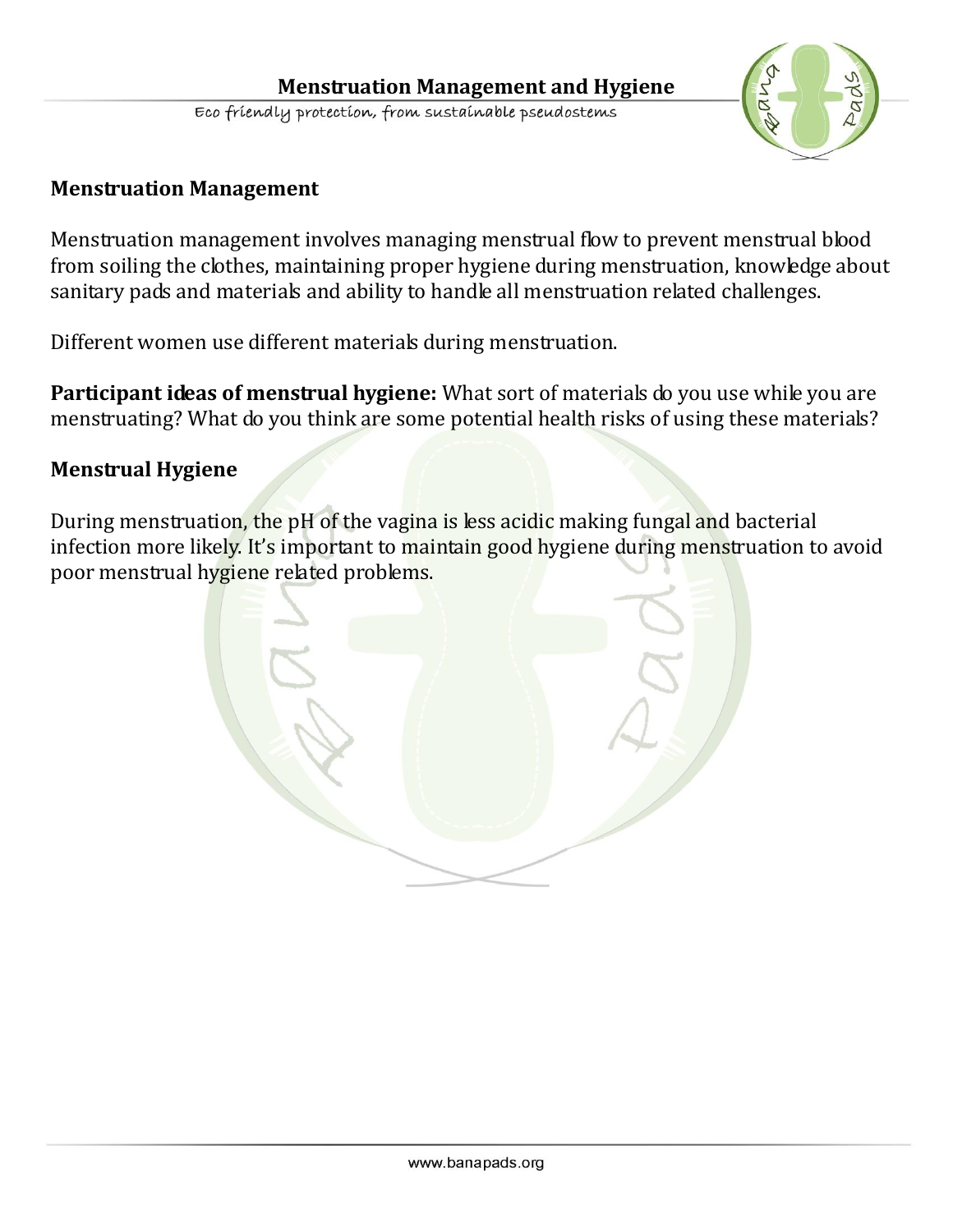

| <b>Bad practices</b>                                                                         | <b>Potential health risk</b>                                                                                                                                                  |
|----------------------------------------------------------------------------------------------|-------------------------------------------------------------------------------------------------------------------------------------------------------------------------------|
| Using unclean sanitary materials                                                             | Supports the growth of unwanted bacteria that may<br>cause infections or travel up the vagina and enter the<br>uterine cavity, leading to dangerous reproductive<br>diseases. |
| Having unprotected sex during<br>menstruation                                                | Increased risk of transmission of blood-borne diseases<br>like HIV or Hepatitis B, in addition to unplanned<br>pregnancy.                                                     |
| Wiping from back (anal area) to<br>front (vaginal area) following<br>urination or defecation | Makes the introduction of harmful bacteria from the<br>rectum (bowel) into the vagina or urethra more likely,<br>which can cause urinary tract infections (UTI).              |
| Not changing sanitary materials or<br>pads often enough                                      | Wet, blooded sanitary materials will cause skin<br>irritation and can lead to fungal and bacterial infections<br>as well as sores.                                            |
| Douching (washing inside the<br>vagina) or washing with medicated<br>soap                    | Upsets the normal balance of bacteria and can cause<br>rashes and discomfort.                                                                                                 |
| Unsafe disposal of used sanitary<br>materials or pads                                        | Risk of infecting others, especially with Hepatitis B.                                                                                                                        |
| changing sanitary materials or pads Candidiasis.                                             | Not washing hands before and after Facilitates spread of infections such as Hepatitis B or                                                                                    |
| Inserting unclean material into the<br>vagina (unclean old cloth, papers,<br>$ $ etc $)$     | Makes it easier for bacteria to access the cervix and the<br>uterine cavity, which can lead to serious infections that<br>may cause reproductive diseases.                    |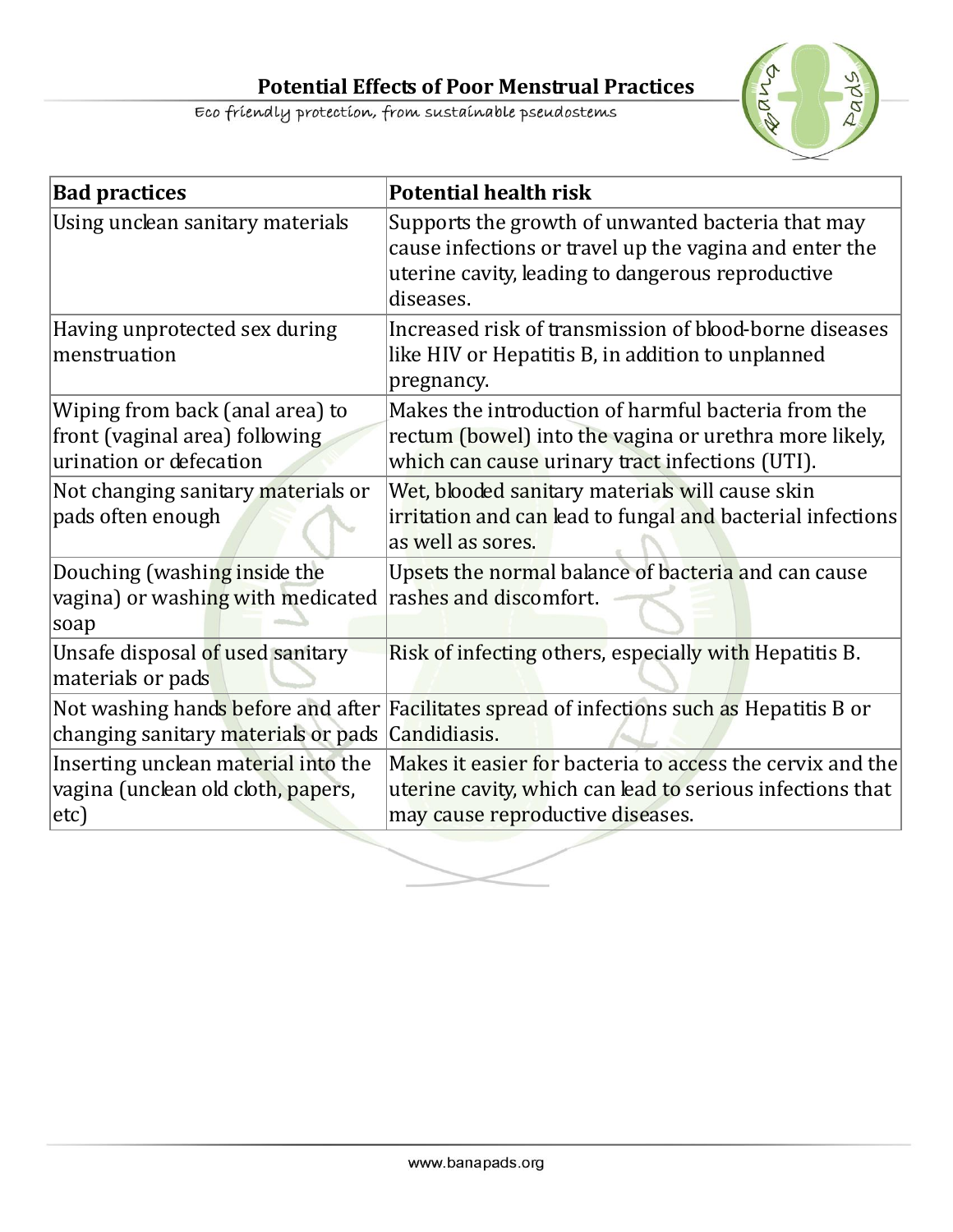

**Participant ideas of menstrual hygiene:** What are some healthy habits that you should practice during menstruation to maintain proper hygiene?

It is important to practice good personal and environmental hygiene during menstruation:

- $\triangle$  Change the sanitary pad or cloth every 3 or 4 hours for normal flow. If the menstrual flow is heavy, change the pad every 2 hours.
- $\triangle$  Always wash your hands with soap before and after changing the pad.
- $\triangle$  Try to take a bath at least once a day.
- $\triangle$  Always carry one or two emergency pads in your bag while you are out of the home to avoid staining your clothes/uniform with menstrual blood if your period comes unexpectedly or is very heavy.
- $\triangle$  Wash the genital area with plain water (no soap) after using the toilet (even after urination), wiping from the front (vaginal area) to the back (anal area).
- $\triangle$  Don't douche (cleaning inside your vagina) or wash your vagina with medicated soap. The vagina has its own self-cleaning mechanism which should not be disturbed.
- $\triangle$  Use cotton panties. Cotton panties are preferred to synthetic panties, which absorb moisture and heat, making them a breeding ground for bacteria.

With good menstrual hygiene, you will be able to stay in school, concentrate in class, participate in sports and avoid embarrassing or stressful situations where menstrual blood leaks onto your cloth.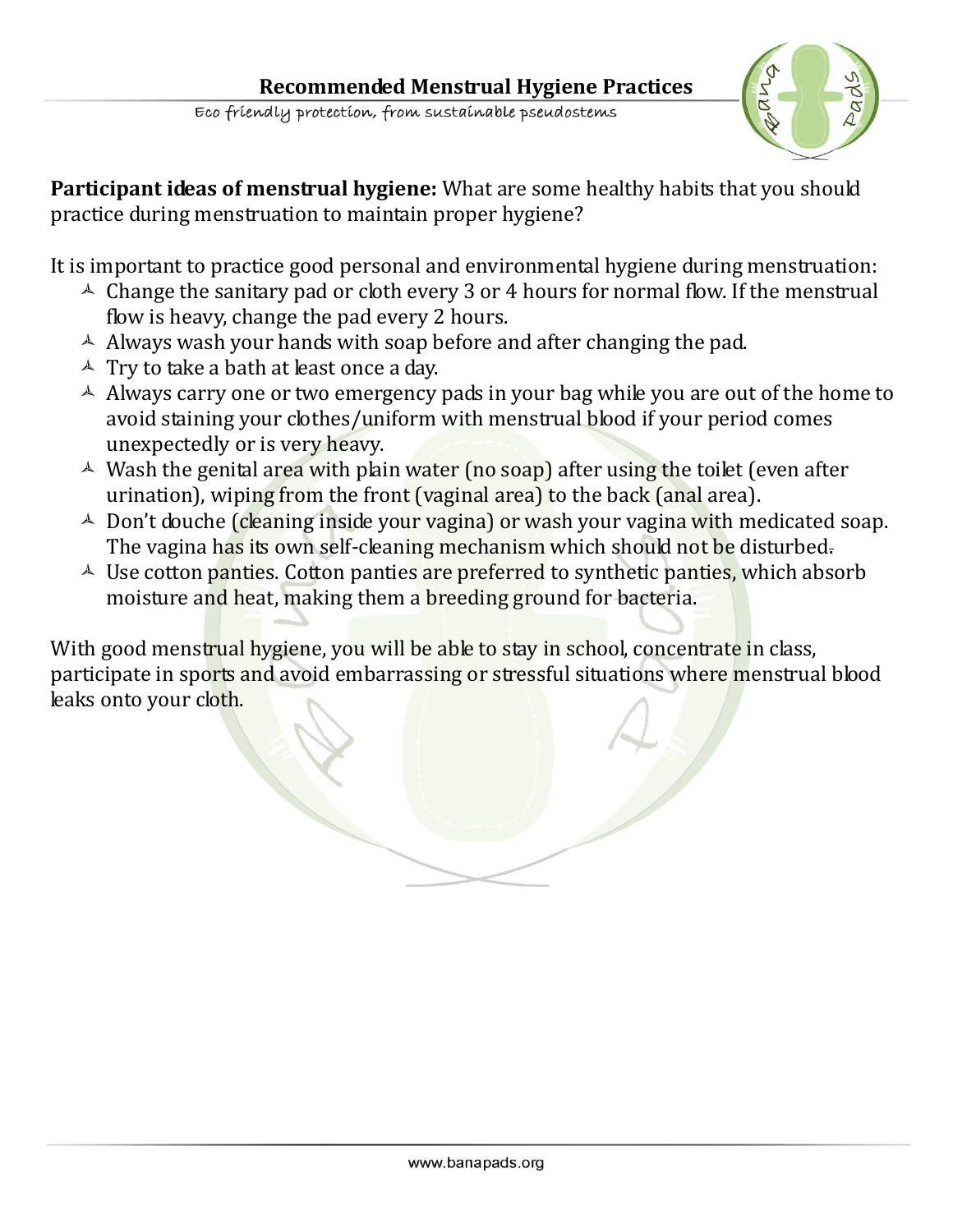**How to Use a Pad**<br>Eco friendly protection, from sustainable pseudostems



Hand over the pads and knickers to the participants and ask two or three volunteers to demonstrate how to use a sanitary pad.

- 1. With clean and dry hands remove the strip of the pad to reveal the sticky part in the middle.
- 2. Press the sticky part of the pad in the middle of the knickers. If the pad has wings, also remove the strips on the wings and wrap them around the underside of the knickers.
- 3. Wear the knickers and pull it up to see if the pad is well applied. It must cover the vagina.
- 4. Keep checking whether the pad needs changing. Remove and replace the pad if it's wet on the surface and can no longer absorb the flow.
- 5. Fold the pad and dispose it properly in a pit latrine or in a sanitary bin or incinerator for burning. Wash your hands with soap.

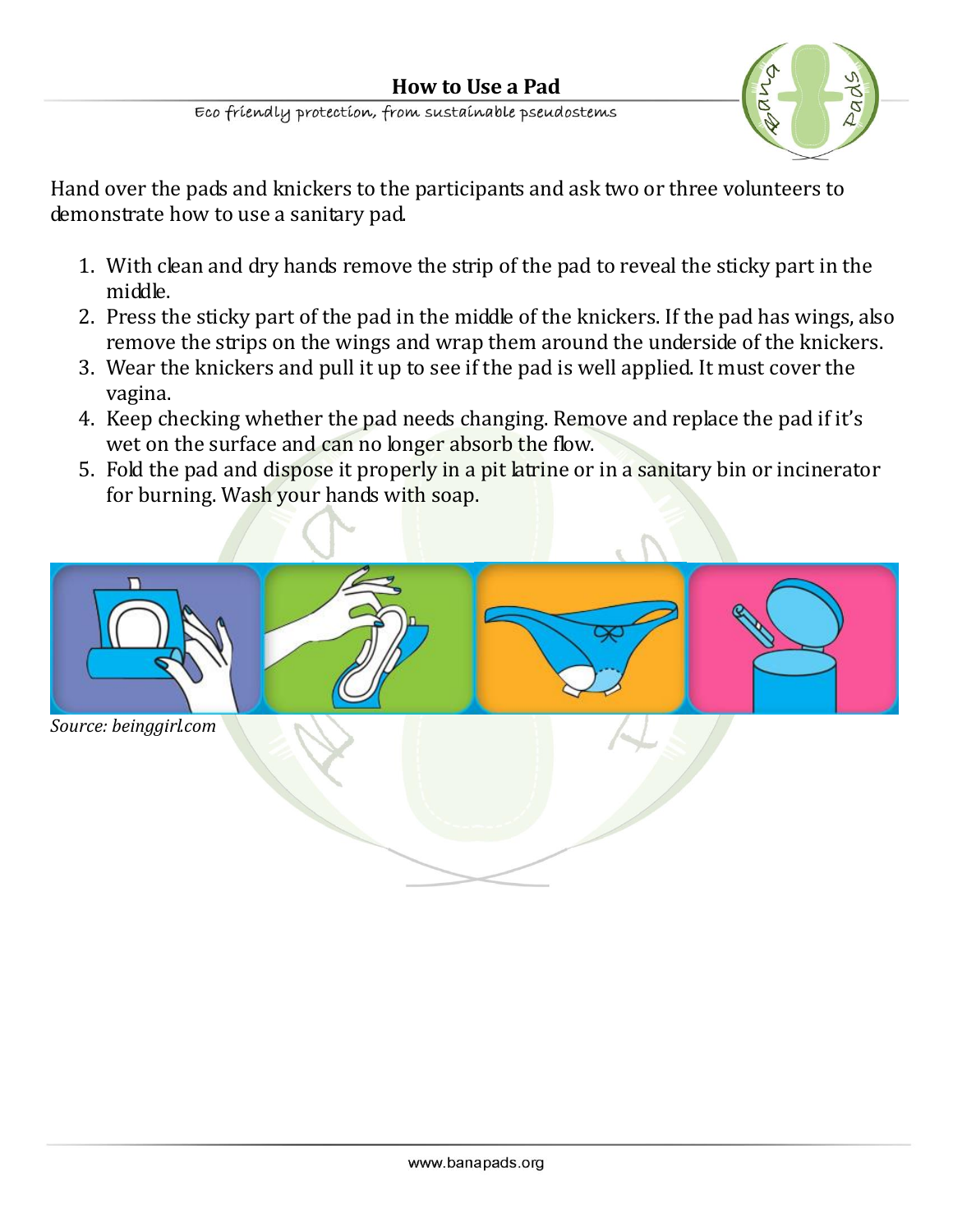**Desired Support from Others**<br>Eco friendly protection, from sustainable pseudostems



| Stakeholder | <b>Expected Support</b>                                                                                                                                                                                                                                                                                                                                                 |
|-------------|-------------------------------------------------------------------------------------------------------------------------------------------------------------------------------------------------------------------------------------------------------------------------------------------------------------------------------------------------------------------------|
| Older Girls | $\triangle$ Be a role model<br>$\triangle$ Manage own menstruation hygienically<br>$\triangle$ Manage own physical and emotional changes<br>during menstruation<br>$\triangle$ Share information on good menstrual hygiene<br>practices to help younger girls prepare for<br>menstruation.<br>$\triangle$ Equip younger girls with skills of menstruation<br>management |
| Boys        | $\triangle$ Consider all girls as your sisters<br>$\triangle$ Support them during their menses instead of<br>laughing and making fun of them                                                                                                                                                                                                                            |
| Parents     | $\triangle$ Share information on good menstrual hygiene<br>practices<br>$\triangle$ Ensure girls have safe sanitary materials and<br>soap<br><sup>A</sup> Understand moodiness from cramps and<br>hormones                                                                                                                                                              |
| Husbands    | $\triangle$ Provide money for wives/daughters to purchase<br>pads, soap, painkillers and healthy food<br><sup>A</sup> Understand moodiness from cramps and<br>hormones                                                                                                                                                                                                  |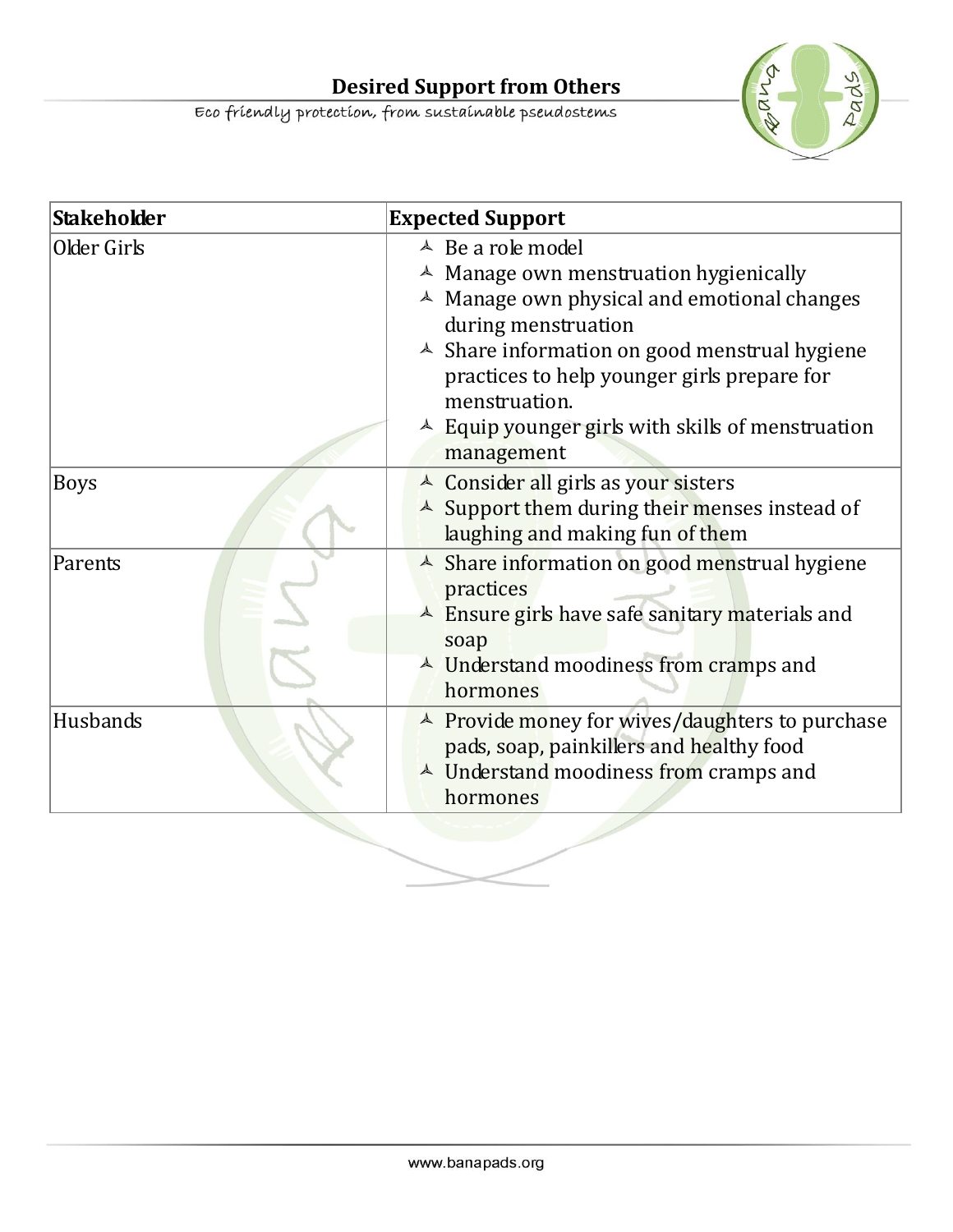

1. Q: What is menstruation?

A: Menstruation is the monthly shedding of the uterine lining, releasing blood and tissues from the uterus through the vagina.

2. Q: Who menstruates?

A: All girls and women of reproductive age (between puberty and menopause) should have menstrual periods except during pregnancy.

- 3. Q: What are cramps? A: The contraction of the uterine muscles is what causes menstrual cramps.
- 4. Q: How can you manage painful cramps?

A: Place a hot water bottle wrapped in a towel on the area of pain or take a warm bath, take a pain killer like Panadol, get plenty of exercise, and avoid caffeinated drinks like tea, coffee and soda.

- 5. Q: What should you do if you keep getting your period unexpectedly? A: Keep track of your menstrual cycle (start and end date) and always carry one or more sanitary pads with you.
- 6. Q: Why is it dangerous to use old cloths instead of pads? A: Using unclean sanitary materials supports the growth of unwanted bacteria that can cause infections or travel up the vagina and enter the uterine cavity, which can lead to dangerous reproductive infections.
- 7. Q: What can you do to maintain good menstrual hygiene? A: Change your pad often, wash your hands before and after changing your pad, bathe at least once a day, carry extra pads with you at all times, rinse the genital area with water after using the toilet, wipe from front to back, and wear cotton panties.